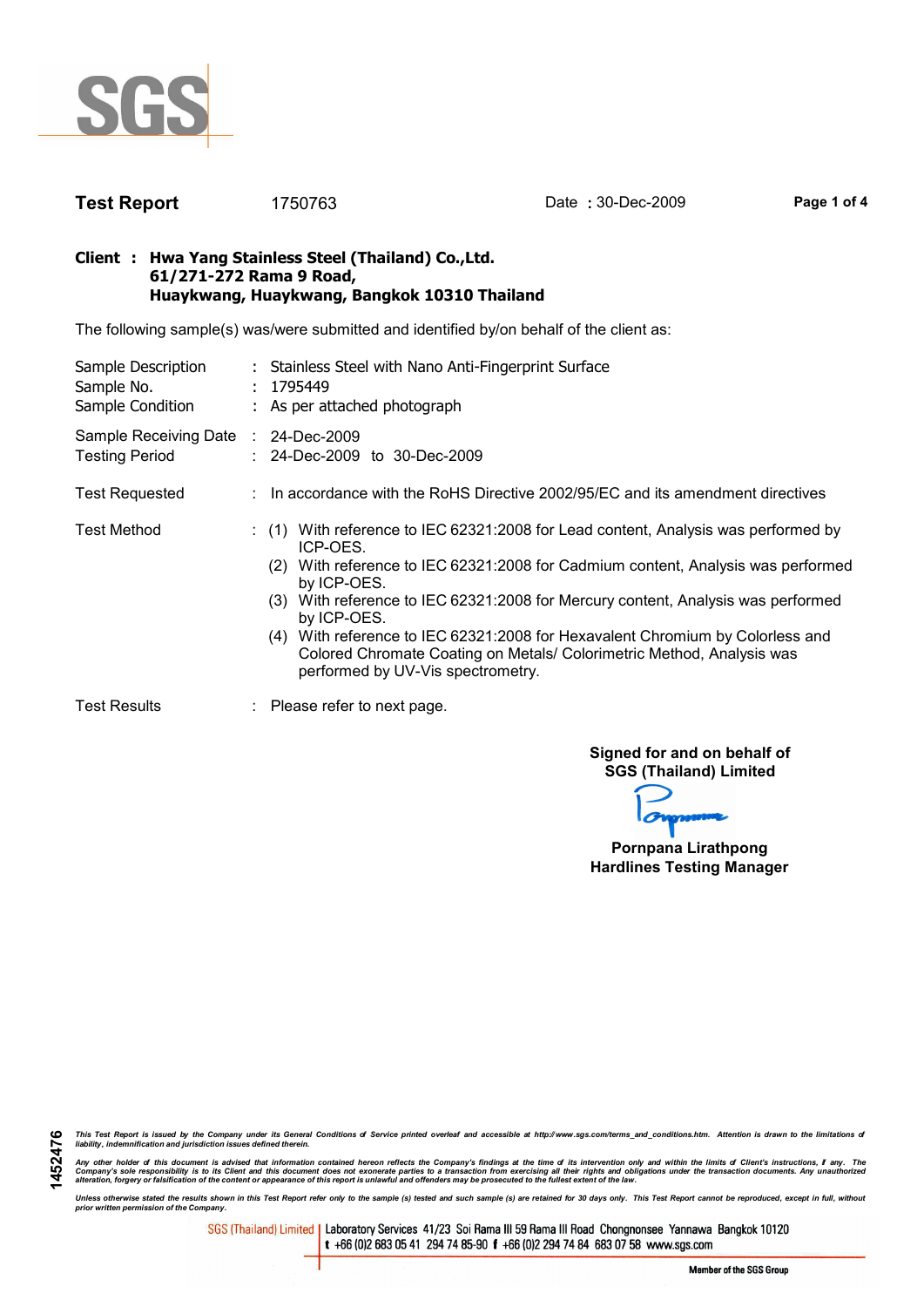

# **Test Report** 1750763 Date : 30-Dec-2009 Page 2 of 4

## TEST RESULTS

Test results by chemical method (Unit: mg/kg)

| Test Item (s):                                                                      | Method<br>(Refer to) | Result (1) | <b>MDL</b> | <b>RoHS Limit</b> |
|-------------------------------------------------------------------------------------|----------------------|------------|------------|-------------------|
| Lead (Pb)                                                                           | (1)                  | n.d.       | 2          | 1000              |
| Cadmium (Cd)                                                                        | (2)                  | n.d.       | 2          | 100               |
| Mercury (Hg)                                                                        | (3)                  | n.d.       | 2          | 1000              |
| Hexavalent Chromium (CrVI) by Spot<br>test / boiling water extraction<br>(optional) | (4)                  | Negative   |            | #                 |

Test Part Description Result (1) metal with plating

Note :

1452476

(a) mg/kg = ppm ; 0.1wt% = 1000 ppm

(b) n.d. = Not Detected

(c) MDL = Method Detection Limit

 $(d)$  # : Positive means the presence of CrVI on the tested areas

Negative means the absence of CrVI on the tested areas

(e) "-" = Not regulated

This Test Report is issued by the Company under its General Conditions of Service printed overleaf and accessible at http://www.sgs.com/terms\_and\_conditions.htm. Attention is drawn to the limitations of<br>liability, indemni

Any other holder of this document is advised that information contained hereon reflects the Company's findings at the time of its intervention only and within the limits of Client's instructions, if any. The<br>Company's sole

Unless otherwise stated the results shown in this Test Report refer only to the sample (s) tested and such sample (s) are retained for 30 days only. This Test Report cannot be reproduced, except in full, without<br>prior writ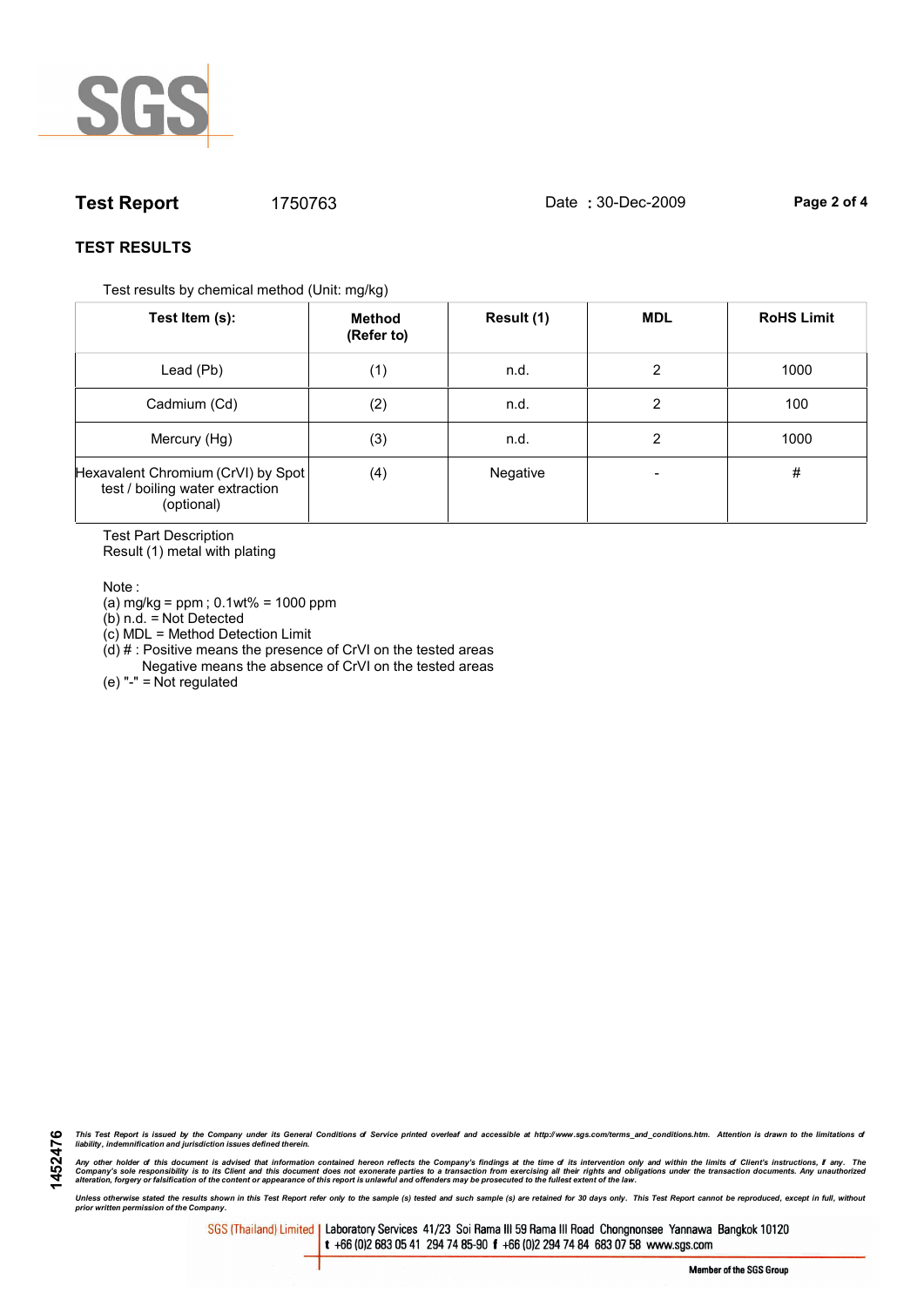

**Test Report** 1750763 Date : 30-Dec-2009 Page 3 of 4

Flow Chart for RoHS : Pb/Cd/Hg/Cr<sup>6+</sup>/PBBs/PBDEs Testing

1. Operator : Wanwisa Seakew

1452476

2. Section Chief : Laddawan Uranpitr

3. The sample was dissolved totally by pre-conditioning method according to below flowchart. (Cr6+ and PBBs/PBDEs test method excluded)



This Test Report is issued by the Company under its General Conditions of Service printed overleaf and accessible at http://www.sgs.com/terms\_and\_conditions.htm. Attention is drawn to the limitations of<br>liability, indemni

Any other holder of this document is advised that information contained hereon reflects the Company's findings at the time of its intervention only and within the limits of Client's instructions, if any. The<br>Company's sole

Unless otherwise stated the results shown in this Test Report refer only to the sample (s) tested and such sample (s) are retained for 30 days only. This Test Report cannot be reproduced, except in full, without<br>prior writ